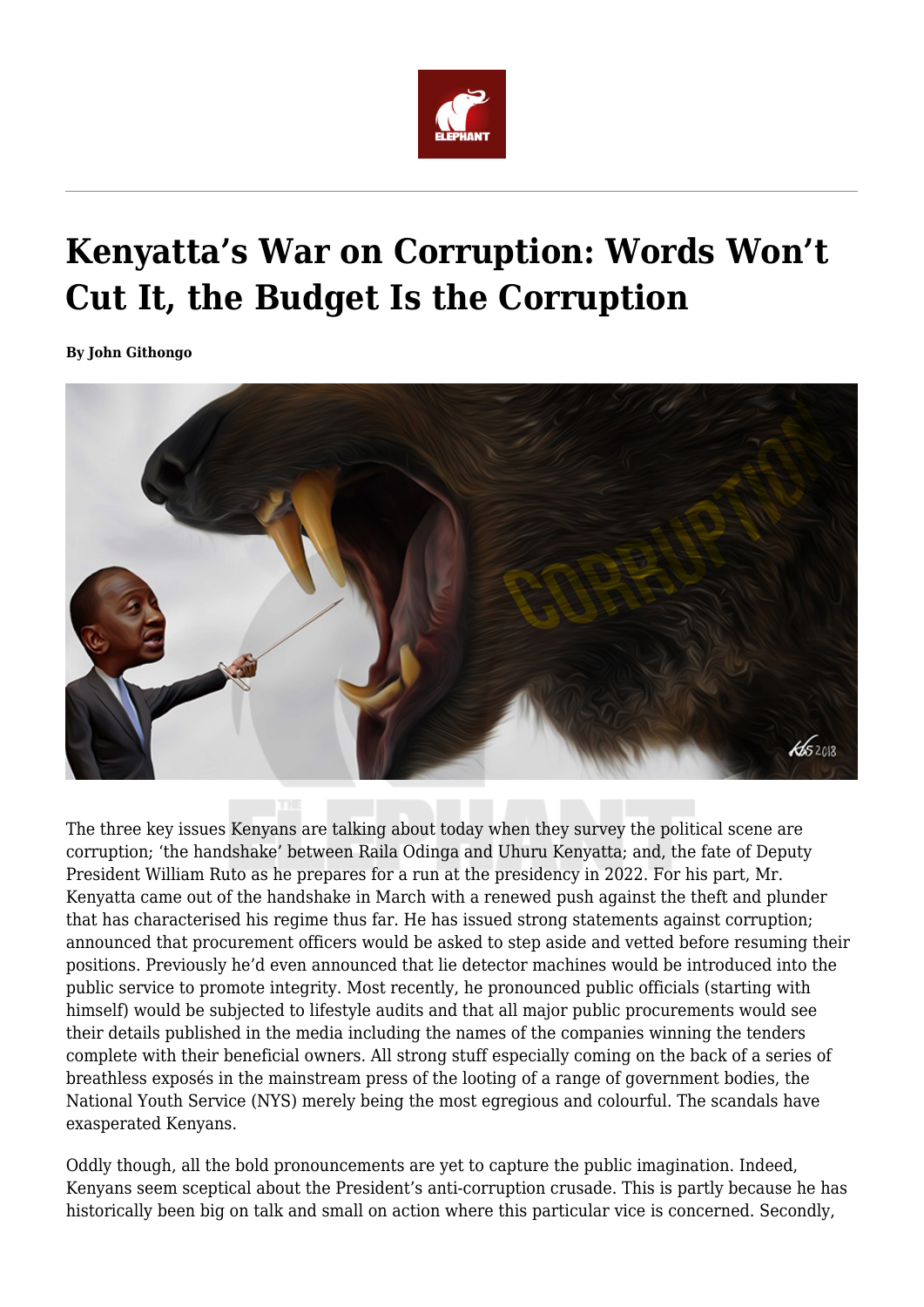there is suspicion regarding its timing. Why do now what you were unwilling to do between 2013 and 2017? Thirdly, there is the rather scattershot character of the anti-corruption initiatives announced. This has led some to observe that a series of tactical moves are being employed without a coherent strategy. For example, it is self-defeating to attempt a serious anti-corruption campaign in a society as open as Kenya's while alienating the media and civil society at the same time. Public opinion is mobilised by civil society, civic society (the churches, professions etc) and the media – not by politicians no matter how well-meaning.

This is partly because Kenyatta has historically been big on talk and small on action where this particular vice is concerned...There is suspicion regarding the timing of the latest war on corruption. Why do now what you were unwilling to do between 2013 and 2017?

The broad scepticism that has greeted Kenyatta's efforts thus far was best articulated by one of the country's most experienced progressive politicians, Senator Jim Orengo of Ugenya, [speaking before](https://www.youtube.com/watch?v=vqkS7rgvcrY&feature=youtu.be) the Senate on May  $31<sup>st</sup>$  $31<sup>st</sup>$  $31<sup>st</sup>$ . He warned that the real corruption in Kenya was happening at the highest levels but we Kenyans were afraid to call it out. He essentially asked the president and other top leaders to look around themselves and they would find that the real rot sits in cabinet with them: "In the inner sanctum of power there are people sitting there who should not be sitting there."

The truth of the matter is that 50 percent of the fight against corruption is related to perceptions. Despite extraordinary efforts to manage the media, the current campaign is yet to capture the public imagination. Until it does Mr. Kenyatta is rolling a stone uphill watched by a disbelieving population. As I said, part of the problem is that it's clear he doesn't have a coherent strategy, which makes even simple efforts all the more difficult. Secondly, Kenyatta and his colleagues are victims of an even more serious strategic misinterpretation.

Corruption in Kenya isn't about greedy procurement officers, fiddling civil servants, crooked businessmen, shady bankers, thieving politicians. These are creatures found in all societies. The issue at hand in the Kenyan context is that these players are born of a system of politics and governance that is itself inherently corrupt; one in which the thieves and those who facilitate them thrive. Indeed, if one were looking at where the next scandals will come from one doesn't need an army of technicians with polygraph machines. This week the Cabinet Secretary for Finance presented to parliament a Ksh.2.5 Trillion (US\$25 billion) budget. The thieving in Kenya starts right here. It is built into the budget. When the budget of the NYS shot up from US\$50 million to US\$250 million in Jubilee's last term it was clear that this wasn't a measure of the NYS's absorptive capacity or a vast upgrading of this programme but the creation of what was literally a slush fund created to be stolen. This 'theft-ready' budget is a product of our politics. Last week the Auditor General, Edward Ouko, told Reuters that corruption across all levels of government threatens the integrity and basic functioning of the state. He said that the corruption was 'coordinated at a high level'.

This week the Cabinet Secretary for Finance presented to parliament a Ksh.2.5 Trillion (US\$25 billion) budget. The thieving in Kenya starts right here. It is built into the budget. When the budget of the NYS shot up from US\$50 million to US\$250 million in Jubilee's last term it was clear that this wasn't a measure of the NYS's absorptive capacity or a vast upgrading of this programme, but the creation of what was literally a slush fund created to be stolen. This 'theft-ready' budget is a product of our politics.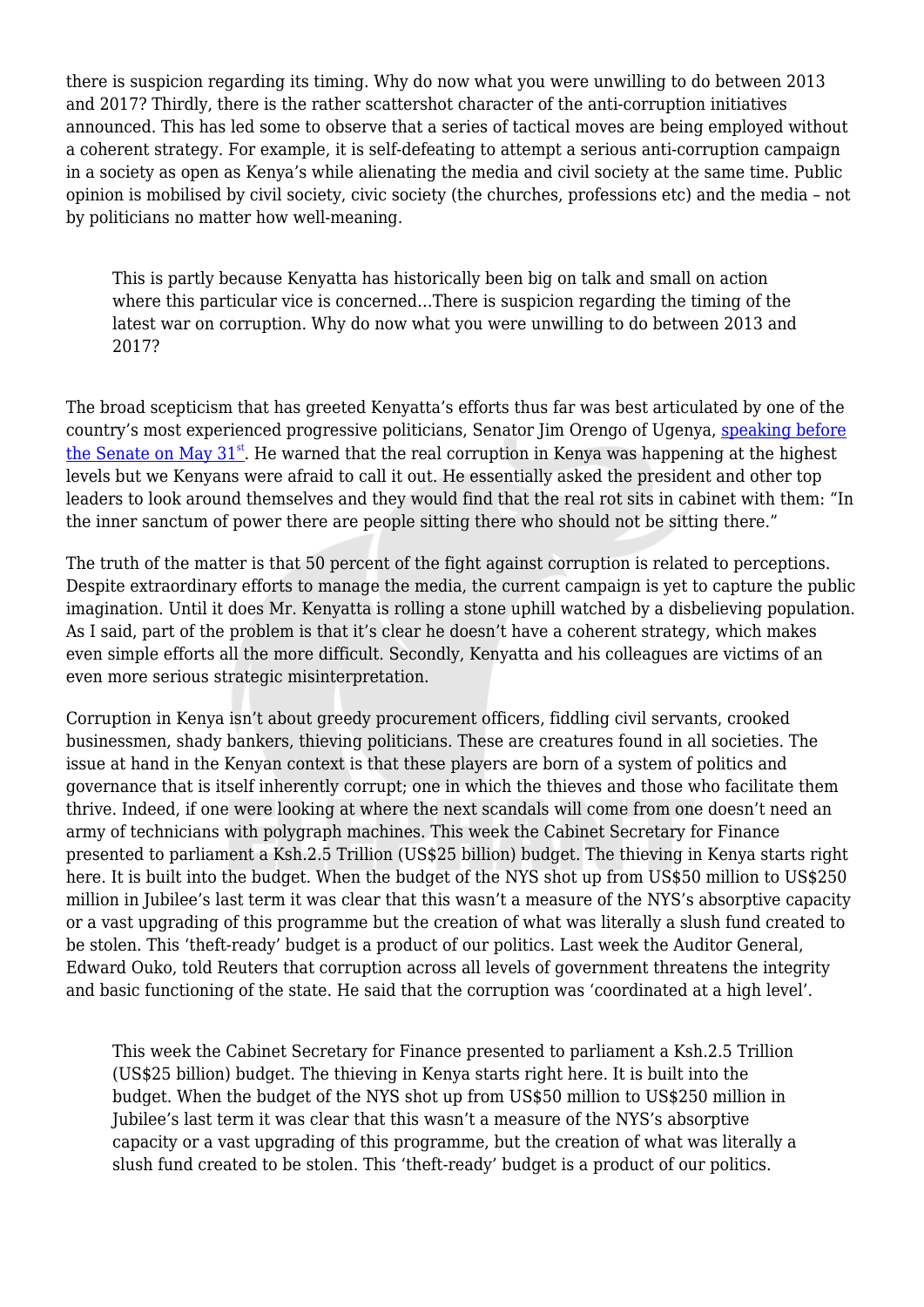It is time to accept that Kenya's corruption crisis may in part be caused by the deliberate collapsing of our public finance management system – chunks of it are owned by what have come to be known as 'cartels'. When this happens the challenge you face is not chasing bribe-soliciting cops on the beat but fixing a situation where the budget itself *is* the corruption. There are generally three types of corruption: petty corruption that is often extortion by public officials for small considerations to overlook minor infractions or expedite the delivery of services already paid for in your taxes. Grand corruption that typically involves senior officials conspiring with private sector players to skim off public works projects of one kind or the other. There is a third type of 'corruption' that I call looting or economic delinquency on the part of the elite. In this type of thieving the pretence of a project to skim off is set aside as elites raid public coffers with impunity and pocket billions. This causes the kind of macroeconomic effects we are seeing in Kenya as our foreign debt soars on account of the looting of a small elite.

It is time to accept that Kenya's corruption crisis may in part be caused by the deliberate collapsing of our public finance management system – chunks of it are owned by what have come to be known as 'cartels'. When this happens the challenge you face is not chasing bribe-soliciting cops on the beat but fixing a situation where the budget itself *is* the corruption.

## **\*\*\*\*\*\*\***

In 1998 the fight against corruption, which had been a global advocacy campaign since the early 1990s by organisations like Transparency International, entered the mainstream of the global development agenda. There was no development programme in any developing country that didn't have an anti-corruption aspect; that didn't say something about transparency, accountability, basic freedoms etc. Even the World Bank whose legal department had previously blocked its officials from mentioning 'corruption' broke with tradition and joined the bandwagon. Previously corruption was described as project 'leakages' and 'slippages'.

What had actually happened is that with the fall of the Berlin wall the opening up of political space meant that corruption, bribery and other forms of skulduggery that had been essential to governance during the Cold War found themselves being reported in newly free media, by a public free to associate and speak their minds. Between 1998 and 2008 a series of corruption scandals shook governments across the world. From Kenya to Germany, Peru, South Korea etc. In Latin America alone between 1998 and 2008, 11 governments fell due to corruption scandals that morphed into political crises of one sort or the other. By the start of this century anti-corruption researchers such as the respected Chilean economist Dani Kauffmann (now of the Natural Resource Governance Institute), [argued to Moises Naim in](http://foreignpolicy.com/2009/10/23/bad-medicine-2/) *[Foreign Policy](http://foreignpolicy.com/2009/10/23/bad-medicine-2/)* that with regard to the fight against corruption "Much was done, but not much was accomplished. What we are doing is not working."

Indeed, corruption was increasingly blamed for all societal ills. More recently we've seen corruption scandals cause political shakeups in India, Mexico, Brazil, Bulgaria, Thailand, Guatemala, South Koreas etc. In Kenya we face a crisis in the health and education sectors; we are unable to create jobs for a majority of our youth. Unsurprisingly, corruption is the easiest to blame for what are sometimes failures caused by incompetence, a lack of capacity and the inability of the ruling elite to define the national interest separate from their own commercial interests.

Between 1998 and 2008 a series of corruption scandals shook governments across the world. From Kenya to Germany, Peru, South Korea etc. In Latin America alone between